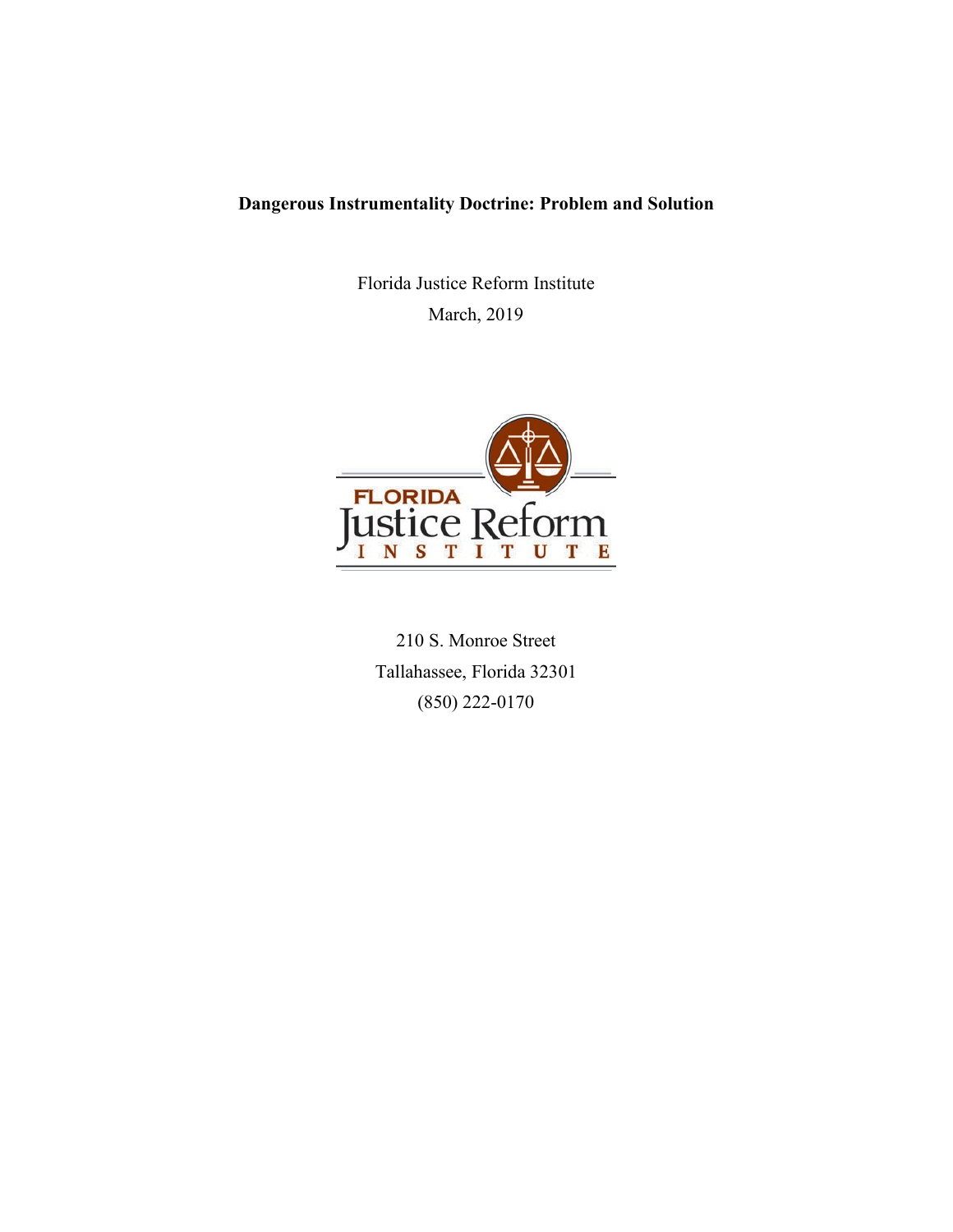#### **Overview of the Dangerous Instrumentality Doctrine**

In Florida, the dangerous instrumentality doctrine is a judicially-created doctrine. *Salsbury v. Kapka*, 41 So. 3d 1103, 1104-05 (Fla. 4th DCA 2010); *see also S. Cotton Oil Co. v. Anderson*, 86 So. 629 (Fla. 1920) (first case to apply the dangerous instrumentality doctrine to an automobile). Florida is the only state to have adopted the doctrine by judicial decision. *See Burch v. Sun State Ford, Inc.*, 864 So. 2d 466, 470 (Fla. 5th DCA 2004). Under this doctrine, vicarious liability is imposed upon the owner of a dangerous instrumentality who voluntarily entrusts that instrumentality to an individual whose negligent operation causes damage to another, unless the operation occurs as the result of theft or conversion. *Rippy v. Shepard*, 80 So. 3d 305, 306 (Fla. 2012); *Burch*, 864 So. 2d at 470. The underlying premise of the dangerous instrumentality doctrine is "that the one who originates the danger by entrusting the [instrumentality] to another is in the best position to make certain that there will be adequate resources with which to pay the damages caused by its negligent operation." *Kraemer v. Gen. Motors Acceptance Corp*., 572 So. 2d 1363, 1365 (Fla. 1990).

The dangerous instrumentality doctrine imposes strict vicarious liability upon the instrumentality's "owner." *Aurbach v. Gallina*, 753 So. 2d 60, 62 (Fla. 2000). The person to be held vicariously liable must have an identifiable property interest in the instrumentality, such as ownership, rental, bailment, or a leasehold interest. *Id*. Liability is said to be strict because a plaintiff need not prove that an owner negligently entrusted the vehicle to its operator for liability to attach; the plaintiff need only prove some fault on the part of the operator, which is then imputed to the owner under vicarious liability principles. *Burch*, 864 So. 2d at 470. This liability is imputed even when the operator disobeys restrictions on the use of the instrumentality, unless the disobedience rises to the level of theft or conversion. *Id*. For example, the Florida Supreme Court has held that an exhusband was a "beneficial owner" of an automobile he had bought for his ex-wife as he had never transferred his co-ownership interest in the automobile, and thus the ex-husband could be vicariously liable for his ex-wife's negligent driving under the dangerous instrumentality doctrine. This was so even though the ex-husband did not use the automobile, no longer lived with his exwife, and retained no real control of the operation of the automobile. *Christensen v. Bowen*, 140 So. 3d 498 (Fla. 2014).

Although in application the doctrines may produce similar results, the vicarious liability imposed under the dangerous instrumentality doctrine is conceptually distinct from joint and several liability. Joint and several liability exists where two or more tortfeasors engage in negligent acts which operate concurrently to cause an injury. *Albertson's, Inc. v. Adams*, 473 So. 2d 231, 233 (Fla. 2d DCA 1985). The doctrine allows a plaintiff to recover all damages from one of either of the tortfeasors even though that particular tortfeasor may be the least responsible. *Agency for Health Care Admin. v. Associated Indus. of Fla., Inc.*, 678 So. 2d 1239, 1257 (Fla. 1996). In contrast, a vicariously liable party has not engaged in any wrongful conduct but is simply liable for another's negligence based on a relationship or, as here, based on ownership of a dangerous instrumentality that is used by the tortfeasor. Similar to joint and several liability, the vicariously liable party is liable for the entire share of the fault assigned to the tortfeasor, but the vicariously liable party is liable based solely on the legal imputation of responsibility for that tortfeasor's acts. *See Am. Home Assur. Co. v. Nat'l R.R. Passenger Corp*., 908 So. 2d 459, 467-68 (Fla. 2005). In 2006, the Florida Legislature abolished joint and several liability, and today a tortfeasor may only be held liable for his or her percentage of fault. *See* Fla. Stat. § 768.31 (2006).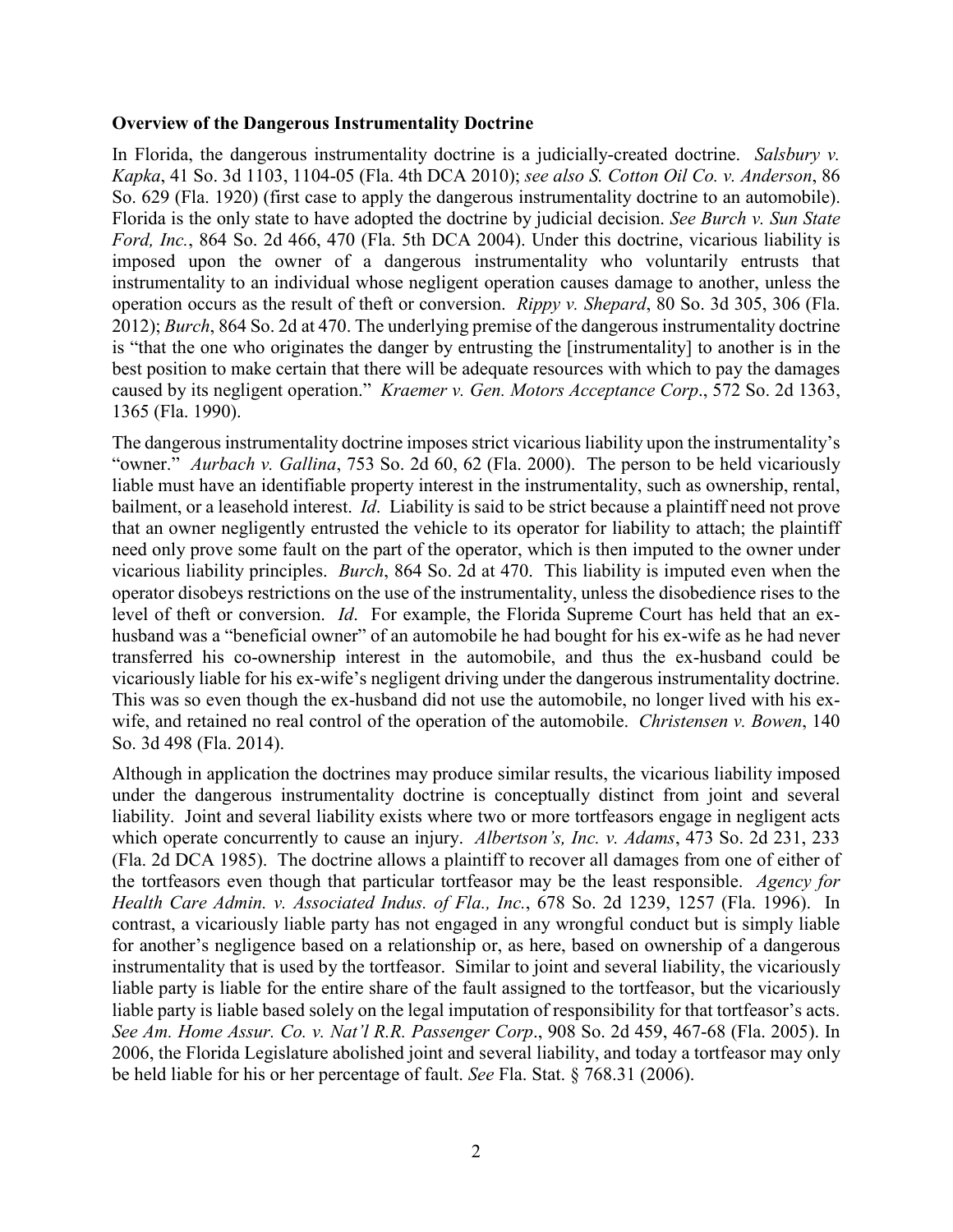#### **Purpose of the Doctrine as Applied to Automobiles**

The doctrine is intended to prevent a "master" from shifting responsibility of a dangerous instrument to a "servant." *See S. Cotton Oil Co.* at 629. While the dangerous instrumentality doctrine has existed at common-law for some time, it was extended to automobiles in 1920. *See Id*. This occurred despite the court's acknowledgement that many other states had declined to do the same. *Id.* at 632 ("We are not unmindful that a goodly unmber [sic] of courts lay down a different rule…."). The doctrine originally concerned instruments involving fire, flood, water, or poisons, though British case law had extended it to include firearms and explosives by 1816. *See Dixon v. Bell*, 5 M. & S. 198 (1816). The Florida Supreme Court stated the doctrine was "extended to include other objects that common knowledge and common experience proved to be as potent sources of danger as those embraced in the earlier classifications," *S. Cotton Oil Co.*, 86 So. at 631, and used this as reason to include automobiles in the class of dangerous instrumentalities.

The Court believed statistics showed that automobiles were inherently dangerous instrumentalities, citing the National Safety Council's statement that automobiles had "become the most deadly machine in America." *Id.* at 633. After concluding that automobiles were in fact inherently dangerous when operated, the court next determined that vehicle owners must be liable for injuries that occur through the negligence of an individual entrusted to drive. *See Id*. at 636 ("In intrusting [sic] the servant with this highly dangerous agency, the master put it in the servant's power to mismanage it, and as long as it was in his custody or control the master was liable for any injury which might be committed through his negligence."). Thus, the Court viewed the rising number of injuries involving automobiles to be of great concern, and reasoned that these injuries evidenced that automobiles were dangerous instruments. As such, in the court's view, an owner of a vehicle should be held vicariously responsible for those he or she entrusts with use of the vehicle, so as to provide for extra caution and care, and ensure the safety of others.

### **Elements of the Dangerous Instrumentality Doctrine**

The factors used by courts to determine whether an object is a dangerous instrumentality defies routine application. *See Rippy*, 80 So. 3d at 308 ("no one test is determinative of whether an instrumentality is dangerous"). Likewise, no one single factor is determinative, either. *See Newton v. Caterpillar Fin. Servs., Corp.*, 253 So. 3d 1054, 1056 (Fla. 2018). Florida courts consider a "variety of factors" in applying the doctrine, including whether an instrumentality is a motor vehicle, the instrumentality's "peculiar dangers relative to other objects," whether the instrumentality is operated near the public, and how extensively the legislature has regulated the instrumentality. *Id*. Additionally, courts have considered the "weight, speed, and mechanism" of the instrumentality. *See Rippy*, 80 So. 3d at 309.

Most if not all dangerous instrumentalities are types of motor vehicles. Indeed, "[a] primary factor in determining whether an object is a dangerous instrumentality is whether the object at issue is a motor vehicle." *Id*. Thus, the doctrine has been extended to a variety of motor vehicles, including golf carts, trucks, buses, airplanes, tow-motors, tractors, and forklifts. *Id*. at 307, 309 (collecting cases and holding that a tractor is a dangerous instrumentality). However, the fact that an object is a motor vehicle is not controlling. *See Edwards v. ABC Transp. Co*., 616 So. 2d 142, 144 (Fla. 5th DCA 1993) (holding that a trailer is not a dangerous instrumentality even though it meets the statutory definition of a motor vehicle); *Harding v. Allen-Laux, Inc*., 559 So. 2d 107, 108 (Fla. 2d DCA 1990) (holding that a forklift is a dangerous instrumentality although not a "motor vehicle").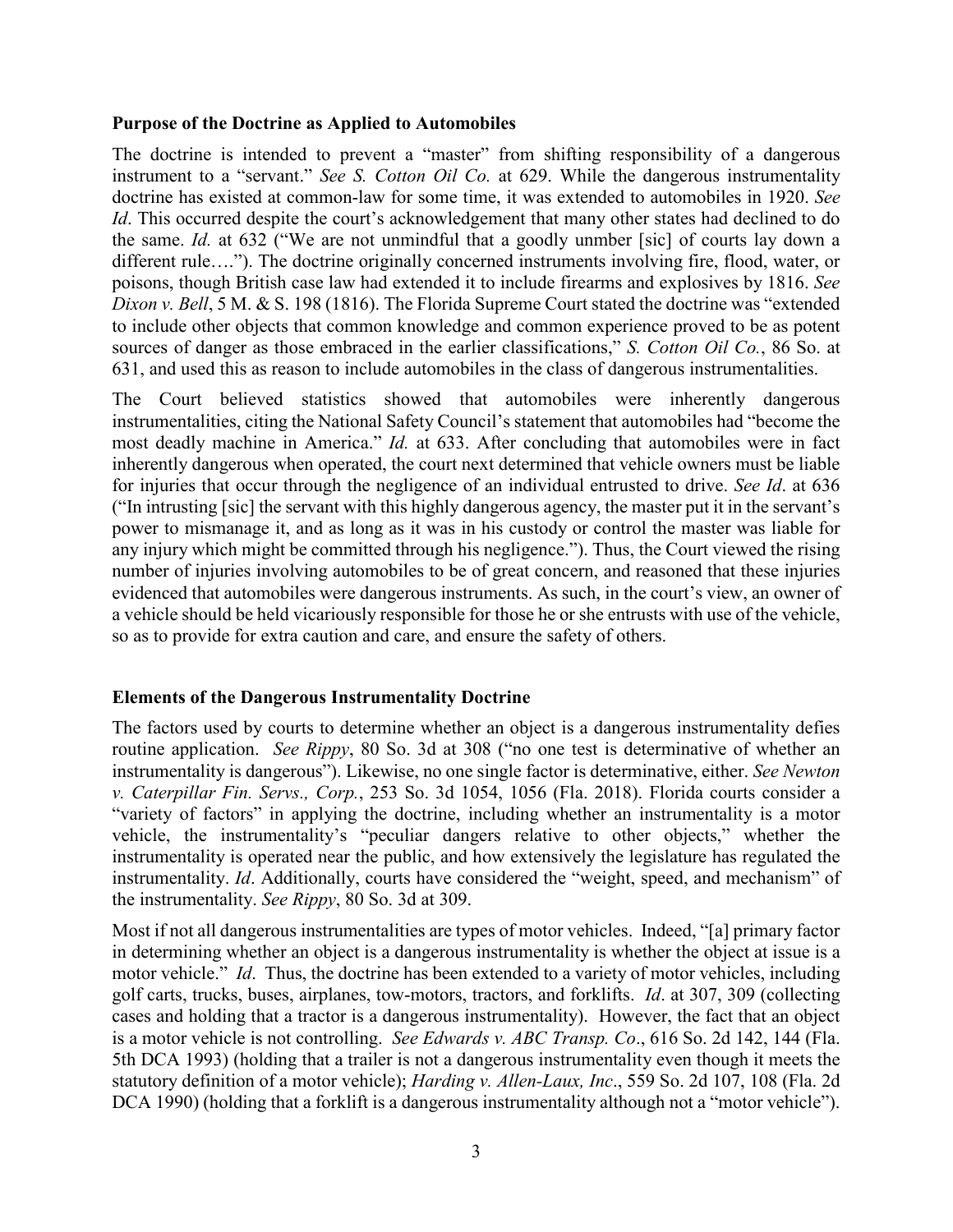Another factor is whether "common knowledge and experience" prove the object to be a "potent source[] of danger." *Rippy*, 80 So. 3d at 306-07 (internal quotation marks omitted). That common knowledge and experience is often based on the number and seriousness of accidents caused by the object. *See S. Cotton*, 86 So. at 633-36 (holding that automobiles are dangerous instrumentalities and listing figures for the number of deaths caused by automobiles); *Meister v. Fisher*, 462 So. 2d 1071, 1073 (Fla. 1984) (concluding golf carts are dangerous instrumentalities and quoting expert witness's statement that "the types of accidents caused by the operation of the carts are due to the particular design features of the carts and are identical to those involving other motor vehicle accidents" (emphasis omitted)); *Festival Fun Parks, LLC v. Gooch*, 904 So. 2d 542, 543 (Fla. 4th DCA 2005) (holding that concession go-karts are not dangerous instrumentalities and noting testimony that "less than 3% of all [concession go-kart] riders have 'incidents' and that less than 1% are injured seriously enough to require emergency room treatment"). Thus, a number of courts have required some showing that the object has caused significant harm or is likely to cause such harm. For example, in *Salsbury v. Kapka*, the Fourth District reversed a trial court's holding that an ATV is a dangerous instrumentality because the trial court did not compile an adequate factual record, remanding the case to the trial court to "examine specific facts regarding the inherent danger of ATVs to determine whether the dangerous instrumentality doctrine should be extended to those vehicles." 41 So. 3d at 1104.

Courts also consider whether "[t]he weight, speed, and mechanism" of the object renders its "negligent use peculiarly dangerous to others." *Rippy*, 80 So. 3d at 309; *see, e.g., Festival Fun Parks*, 904 So. 2d at 543 (noting that the top speeds of concession go-karts only range from 14 to 20 miles per hour); *Canull v. Hodges*, 584 So. 2d 1095, 1097-98 (Fla. 1st DCA 1991) (holding that road graders are not dangerous instrumentalities and noting that road graders cannot lift items or people high off the ground). For example, in holding that a tractor is a dangerous instrumentality the Florida Supreme Court observed that "it is common knowledge that tractors vary in size but are often powerful vehicles of such size and speed that wherever they are operated, they can be dangerous to those persons who come into contact with them." *Rippy*, 80 So. 3d at 309.

Another factor considered by courts is whether the instrumentality is routinely operated in close proximity to the public or operated in or near public places. Id. (noting that "farm tractors routinely operate along state roads and other public areas, thereby subjecting the public to danger of injury"); *Meister*, 462 So. 2d at 1073 ("Florida's tremendous tourist and retirement communities make golf carts and golf courses extremely prevalent in this state."); *Harding*, 559 So. 2d at 108 (considering the fact that the forklift was operating on a public highway at the time); *Eagle Stevedores, Inc. v. Thomas*, 145 So. 2d 551, 552 (Fla. 3d DCA 1962) (observing that the tow-motor caused the injury on a public street).

Additionally, courts have considered the extent to which the Legislature has regulated an instrumentality as part of the dangerous instrumentality analysis. *See S. Cotton Oil*, 86 So. at 634 ("It is idle to say that the Legislature imposed all these restraints, regulations, and restrictions upon the use of automobiles, if they were not dangerous agencies which the Legislature felt it was its duty to regulate and restrain for the protection of the public."); *Meister*, 462 So. 2d at 1072 (noting that the legislature has placed various restrictions on the operation of golf carts during its determination that golf carts are dangerous instrumentalities); *Festival Fun Parks*, 904 So. 2d at 546 (stating that go-karts are not extensively regulated by the state as a reason go-karts are not dangerous instrumentalities.).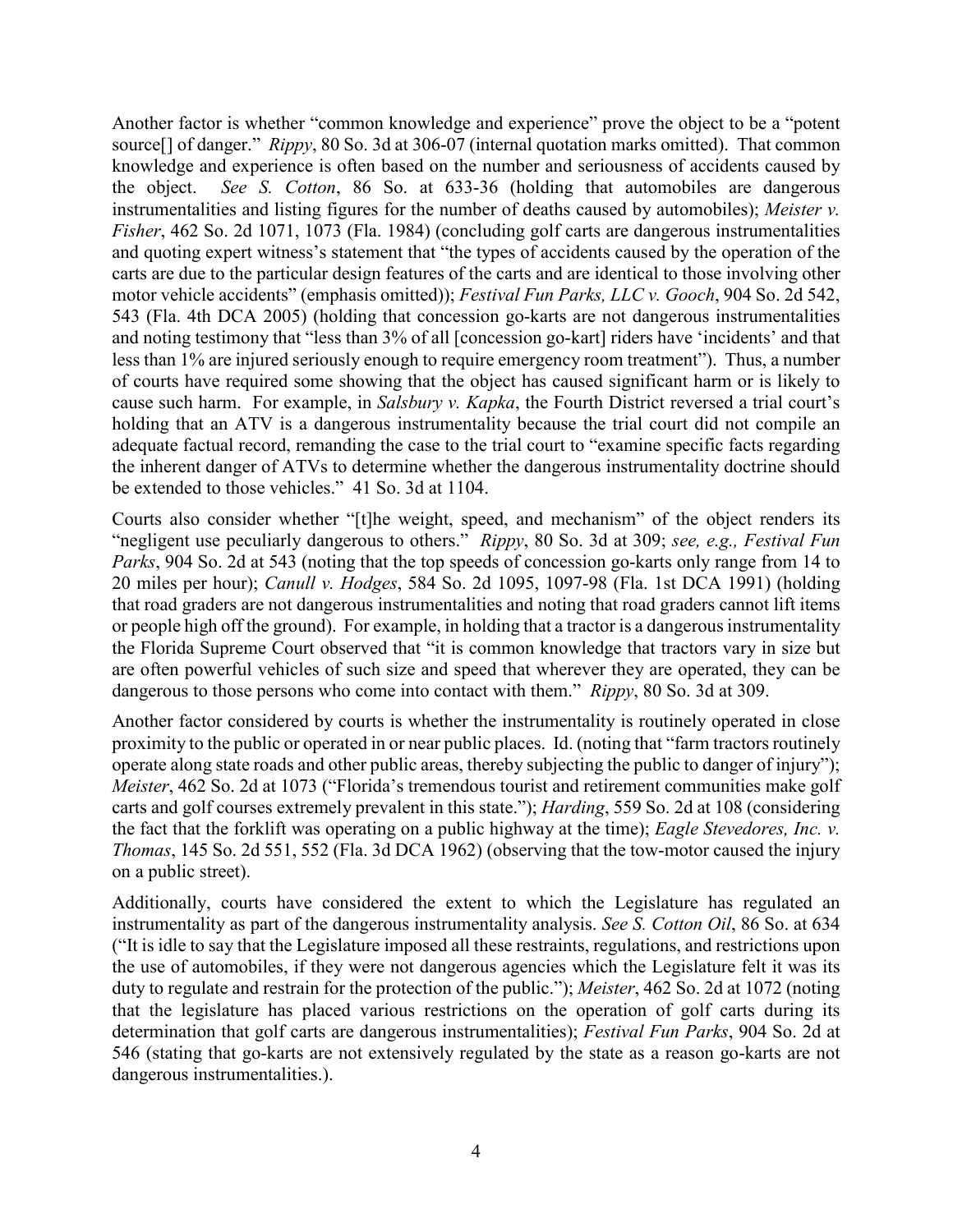## **Expansion of the Doctrine**

Over time, the doctrine has been expanded to include a wide array of vehicles and equipment. *See Western Union Telegraph, Co. v. Michel*, 163 So. 86, 87-88 (Fla. 1935) (finding motorcycles to be dangerous instrumentalities); *Orefice v. Albert*, 237 So. 2d 142, 145 (Fla. 1970) (finding airplanes to be dangerous instrumentalities); *Meister*, 462 So. 2d at 1073 (finding golf carts to be dangerous instrumentalities); *Eagle Stevedores*, 145 So. 2d at 552 (finding tow-motors to be dangerous instrumentalities); *Rippy*, 80 So. 3d at 309 (finding tractors to be dangerous instrumentalities); *Harding*, 559 So. 2d at 108 (finding forklifts to be dangerous instrumentalities); *Lewis v. Sims Crane Serv., Inc.*, 498 So. 2d 573, 575 (Fla. 3d DCA 1986) (finding construction hoists to be dangerous instrumentalities); *Geffrey v. Langston Const. Co.*, 58 So. 2d 698 (Fla. 1952) (finding cranes to be a dangerous instrumentality); *see also* Fla. Stat. § 327.32 (stating boats are to be considered dangerous instrumentalities in Florida).

In 2018, the Court again expanded the doctrine, this time to include loaders. *See Newton v. Caterpillar Fin. Servs. Corp.*, 253 So. 3d 1054 (Fla. 2018). In doing so, the Supreme Court reversed a Second DCA opinion holding to the contrary. In *Newton*, an independent contractor, Mr. Newton, had been hired by C&J Bobcat and Hauling, LLC to provide assistance to its agent, Mr. Cram, in clearing debris on a private residential lot. *See Newton v. Caterpillar Fin. Servs. Corp.*, 209 So. 3d 612, 613 (Fla. 2d DCA 2016). The work involved the use of a front-end loader that C&J had leased from Caterpillar Financial Services. *Id*. Included immediately below as a visual aid is a picture of a front-end loader. Mr. Newton was injured in an accident involving the loader and proceeded to file suit against Caterpillar Financial Services. *Id*. Mr. Newton's theory was that the loader was a dangerous instrumentality, and thus Caterpillar should be held vicariously liable as its owner. *Id*. at 614. Mr. Newton did not file suit against Mr. Cram or against C&J, likely because both lacked insurance or substantial assets.



*1.* A front-end loader, as was used in the accident occurring in *Newton.*

Both parties to the suit provided expert witnesses to support their opinions, but the Second DCA was persuaded that a loader did not meet the standard of a dangerous instrumentality. *Id*. at 615. The Second DCA supported its conclusion by noting that loaders are not automobiles, that loaders are not designed to be operated primarily on highways, that the loader in question was not being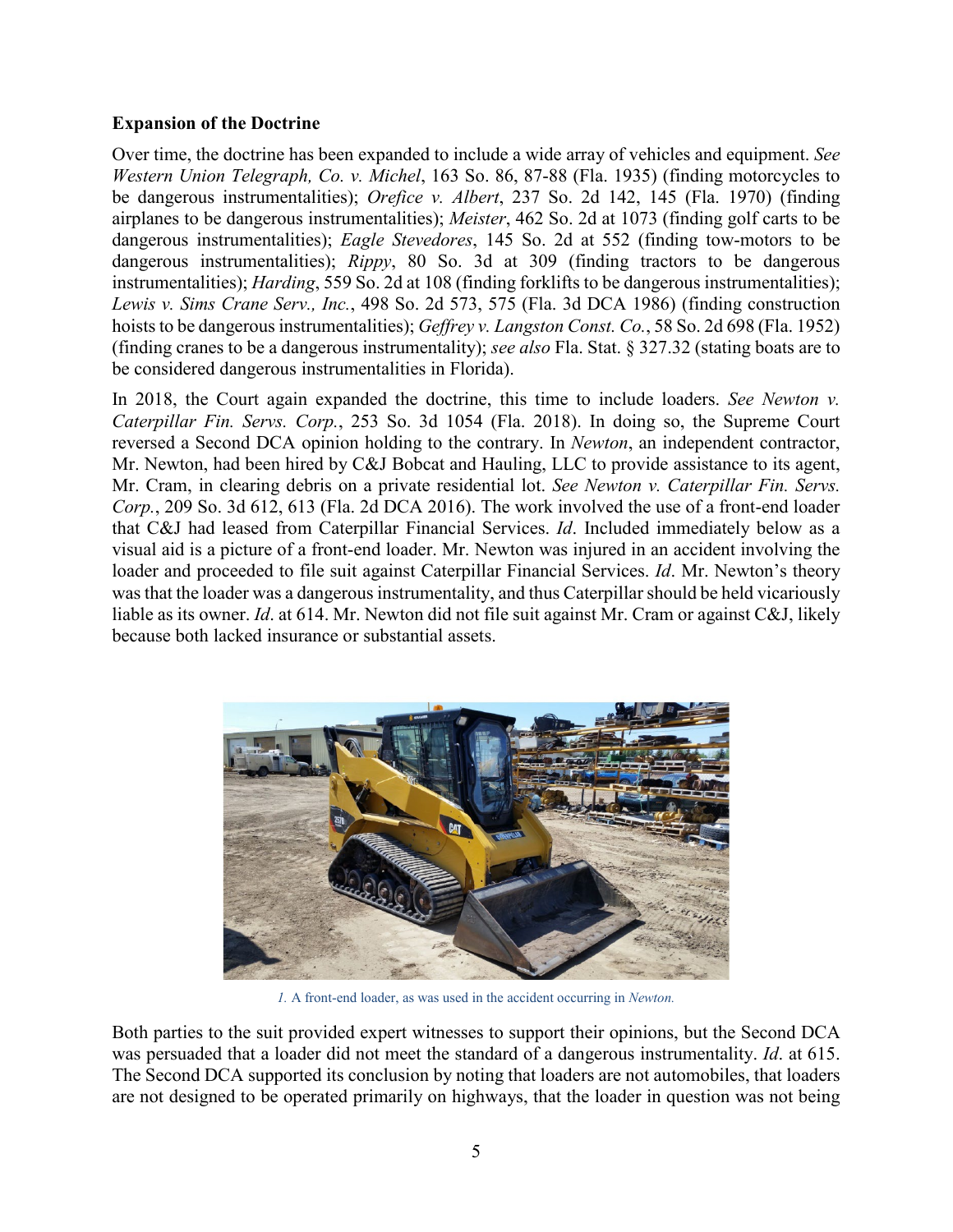operated in a public setting or in close proximity to the public, that loaders are not substantially regulated, and that the relative danger posed by loaders is low. *Id*. 615-17.

Despite the Second DCA's careful and well-articulated analysis, the Supreme Court, in a 4-3 decision, reversed the opinion. *See Newton*, 253 So. 3d at 1057. The Supreme Court noted that because loaders are "self-propelled, powered by an engine, and can be wheeled conveyances…[c]ommon knowledge" dictates that loaders are motor vehicles for the purposes of the dangerous instrumentality doctrine. *Id*. Furthermore, the Court stated loaders are "frequently used to clear private lots near public streets," exhibiting that loaders "operate near the public frequently." *Id*. Finally, because a loader can lift 2300 pounds up to a height of 9.5 feet, and because its design restricts an operator's visibility, "[c]ommon knowledge demonstrates" that a loader "has the ability to cause serious injury when operated near or over a public street…." *Id*. Thus, the Supreme Court concluded loaders are in fact a dangerous instrumentality. *Newton* will likely have a chilling effect, dissuading equipment companies from leasing construction equipment out of fear of liability in cases of misuse. The dangerous instrumentality doctrine has been stretched extremely thin by Florida courts.

## **Proposed Solution**

Fortunately a viable solution exists. In 2005, the federal government enacted the Graves Amendment, 49 U.S.C. § 30106, which provides that a motor vehicle owner who rents or leases the vehicle will not be liable for harm arising out of the lessees use, operation, or possession of the vehicle during the rental period, so long as the owner is engaged in the trade or business of renting or leasing motor vehicles and there is no negligence or criminal wrongdoing on the party of the owner. *See* 49 U.S.C. § 30106(a). In *Vargas v. Enterprise Leasing Co.*, the Florida Supreme Court determined that this federal statute preempted state law, and that neither long-term lessors or shortterm lessors may be held vicariously liable for the acts of the lessee, so long as the lessor fits the Graves Amendment qualifications. 60 So. 3d 1037, 1043 (Fla. 2011). Prior to *Vargas*, Florida had already eliminated vicarious liability for long-term lessors and placed caps on the economic damages one could recover from a short-term lessor. *See Id*. at 1041.

Thus, after *Vargas*, there is a clear exception to Florida's dangerous instrumentality doctrine for rental vehicles. To remedy issues compounded by the Court's expansion of the doctrine, the Legislature should pass legislation extending this exception to rentals of special mobile equipment. In fact, such a proposal is currently before the Legislature, having been introduced by Representative Thomas Leek as part of House Bill 355 and Senator Kelli Stargel as part of Senate Bill 862. The operative part provides in full:

(2) Notwithstanding any other law, a lessor, under a lease agreement for the rental or lease of special mobile equipment 30 which requires the lessee to maintain insurance coverage with 31 limits of at least \$100,000/\$300,000 for bodily injury liability 32 and \$50,000 for property damage liability, or at least \$500,000 33 for combined property damage liability and bodily injury 34 liability, is not liable for acts of the lessee or the lessee's 35 agent or employee in connection with the rental or lease, 36 including any bodily injury, death, or property damage resulting 37 from operation, maintenance, or use of the special mobile 38 equipment. The failure of the lessee to obtain or maintain 39 insurance coverage required by the lease